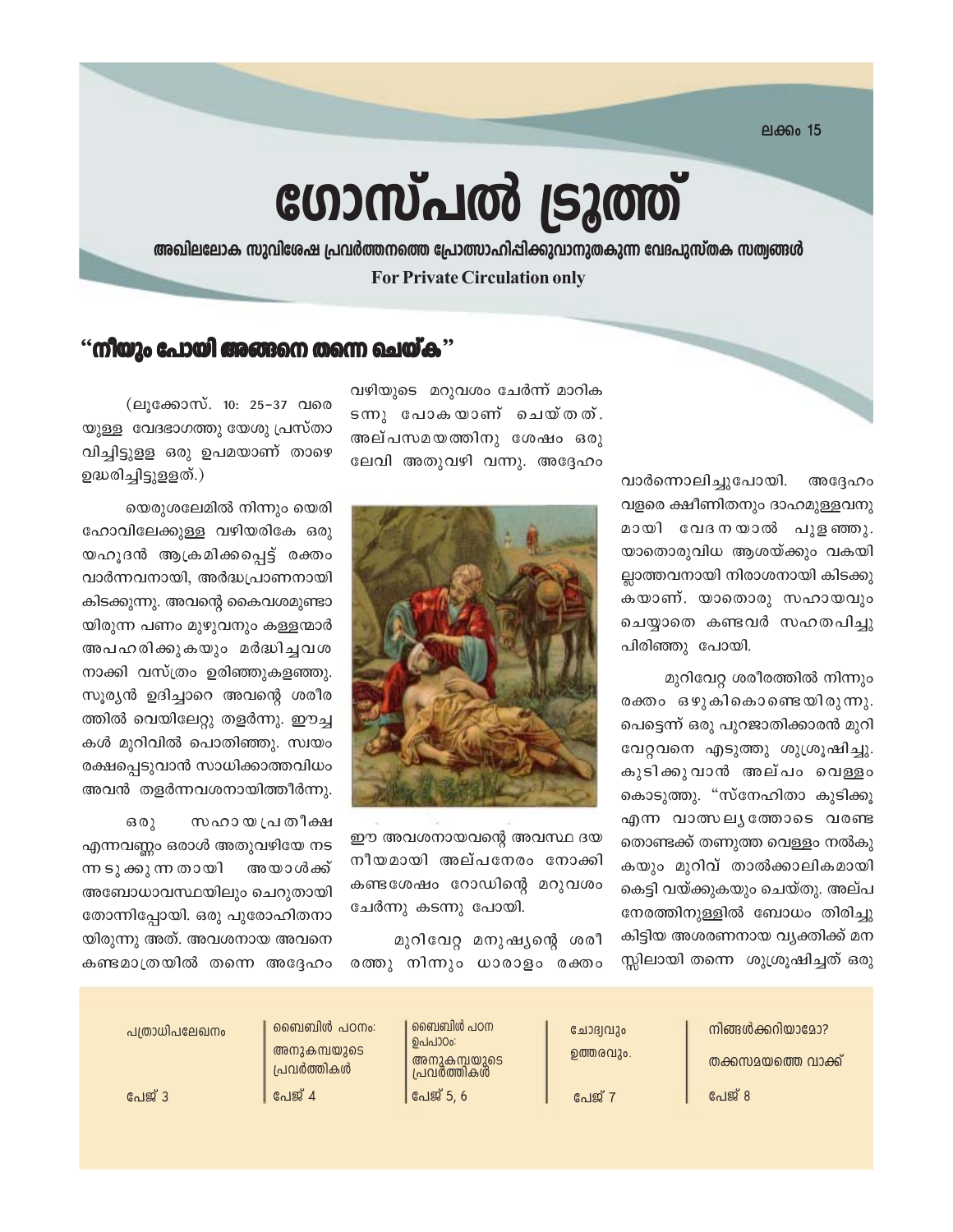## வைவிൾ

എന്തു പഠിപ്പിക്കുന്നു.

#### ദൈവവചനം

2 തിമൊ. 3: 16-17, 2 പത്രൊ. 1: 20, 21, മത്തായി 24: 35

സ്നേഹബന്ധം മത്തായി 22: 37-40, യോഹ. 14: 21-23, 1 0000 0. 4: 7-11

മാനസാന്തരം അപ്പൊ. 3: 19, 17: 30, 2 കൊരി. 7:10

പുതുജനനം യോഹ. 3: 3-7, 2 കൊരി. 5: 17, റോമർ 6 : 1-4, എഫെ. 2: 1, 5-6).

പാപത്തിൽ നിന്നും സ്വാതന്ത്ര്യം 1 യോഹ. 5: 18, മത്തായി 1: 21, യോഹ. 8: 11

പരിശുദ്ധാത്മ നിറവ് അപ്പൊ. 19: 2, 15: 8-9, 1: 8).

വിശുദ്ധി ലൂക്കോ. 1:73-75, എബ്രാ. 12:14, 1 പത്രൊ. 1: 15-16, തീത്തോ. 2: 11, 12, റോമ. 6: 22

ദൈവരാജ്യം ലൂക്കോ. 17: 20-21, റോമ. 14: 17, യോഹ. 18: 36

 $\omega$ അപ്പൊ. 2: 4-7, എഫെ. 4: 4-6, 1 കൊരി. 12: 12,13, കൊലൊ. 1: 18

ഐകൃത യോഹ. 17: 20-23, ഗലാ. 3: 28, വെളി. 18: 2-4

ചട്ടങ്ങൾ മത്താ. 28: 19-20, 26: 26-30, 1 കൊരി. 11: 23-27, യോഹ. 13: 14-17

ദൈവീക രോഗശാന്തി ലൂക്കോ. 4: 18, യെശയ്യ. 53: 4-5, യാക്കോബ് 5: 13-16

വിവാഹശുശ്രൂഷ മത്താ. 19: 5-6, ലൂക്കോ. 16: 18, റോമർ 7: 2-3, 1 കൊരി. 7: 10-11

ബാഹൃപ്രകടനം 1 തിമൊ. 2: 9-10, 1 കൊരി. 11: 14-15, ആവർത്തനം 22: 5

അന്ത്യകാലം 2 പക്രൊ. 3: 7-12, യോഹ. 5: 28-29, 2 കൊരി. 5: 10, മത്താ. 25: 31-46

സാമാധാനവാദം: ലൂക്കോസ് 6: 27-29, ലൂക്കോസ് 18: 20

അരാധന യോഹ. 4: 23-24, എഫെ. 5: 19, 2 കൊരി. 3: 17

അന്തൃകല്പന മർക്കൊസ് 16: 15

ശമര്യാക്കാരനായിരുന്നുവെന്ന്. യഹൂദനും ശമര്യക്കാരനും തമ്മിൽ സമ്പർക്കമില്ലാതിരുന്നിട്ടും യെഹുദനോട് കരുണ കാണിച്ചത് ശമ ര്യാക്കാരനായിരുന്നു.

അവശനായവനെ ആ ശമര്യക്കാരൻ തന്റെ വാഹനമൃഗമായ കഴുതപ്പുറത്ത് കയറ്റി ഒരു വഴിയമ്പലത്തിൽ കൊണ്ടുപോയി. പിറ്റേ ദിവസം ശമര്യക്കാരൻ സത്രമുടമയെ വിളിച്ച് അല്പം പണം ആ മുറിവേറ്റവന്റെ ചികിത്സക്ക് ദാനം ചെയ്തിട്ടിങ്ങനെ പറഞ്ഞു. "അധികം വല്ലതും ചെലവിട്ടാൽ ഞാൻ മടങ്ങിവരുമ്പോൾ തന്നു കൊള്ളാം."

ഒരു ന്യായശാസ്ത്രിയുടെ ചോദ്യത്തിന്റെ ഉത്തരമായാണ് യേശു ഈ ഉപമ പറഞ്ഞത്. ദൈവത്തെയും നിന്നെപ്പോലെ നിന്റെ അയൽക്കാരനെയും സ്നേഹിക്കുന്നവന് മാത്രമേ നിതൃജീവൻ പ്രാപിക്കുവാൻ കഴിയൂ എന്ന യേശുവിന്റെ വചനം അവൻ അംഗീക രിച്ചു എങ്കിലും എന്റെ അയൽക്കാരൻ ആരാണ്? എന്ന ചോദ്യം ഉന്നയിച്ചുകൊണ്ട് അവൻ തന്നെ തന്നെ നീതീകരിപ്പാൻ ശ്രമിച്ചു. നല്ല ശമര്യക്കാരന്റെ ഉപമ ഈ അവസരത്തിലാണ് യേശു പറഞ്ഞത്.

യഥാർത്ഥ അയൽക്കാരൻ സ്വന്തം കുലത്തിലോ ഗോത്ര ത്തിലോ ഉള്ളവൻ ആകണമെന്നില്ല. ആലയത്തിൽ ദൈവത്തെ ആരാ ധിക്കുന്ന സഹവിശ്വസിയുമായിരിക്കില്ല. ആപത്ഘട്ടത്തിൽ സഹാ യകനായിത്തീരുന്ന അപരിചിതനാകാം യഥാർത്ഥ അയൽക്കാരൻ. ഇഹ ലോകത്ത് ധാരാളം പേരുണ്ട്, കടലിനക്കരെ, തെരുവോരങ്ങ ളിൽ, മുറിവേറ്റവരായി, സഹായം ആവശ്യപ്പെടുന്നവരായി.

യഥാർത്ഥ ക്രിസ്ത്യാനി, സ്വയമായി രക്ഷപ്രാപിക്കാൻ കഴി യാത്ത ബലഹീനർക്ക് ദൈവസ്നേഹം കാണിച്ചുകൊണ്ടവരെ സഹായിക്കുന്നവനാണ്. ക്രിസ്തീയ ജീവിതത്തിലെ അടി സ്ഥാനതത്വമാണിത്. മനുഷ്യന്റെ ആത്മീകവും വൈകാരികവും ശാരീ രികവും ആയിട്ടുള്ള ആവശ്യങ്ങളിൽ സഹായിക്കാതെ അവരവരുടെ സ്വന്തം താത്പര്യവും, ആത്മീയവും കൂടുതൽ മുഖ്യ വിഷയമായി കാണുന്നവരാണ്.

മുറിവേറ്റവനെ ശുശ്രൂഷിക്കുകവഴി ശമര്യാക്കാരൻ ക്രിസ്തു വിന്റെ സ്നേഹത്തെയാണ് പ്രദർശിപ്പിക്കുന്നത്. ക്രിസ്തു ന്യായ ശാസ്ത്രിയോടു പറഞ്ഞത് അവിടുന്ന് ഇന്നും നമ്മോടു പറയുന്നു. "നീയും പോയി അങ്ങനെ തന്നെ ചെയ്ക" - MWS

ആത്മീയ അഭിവൃദ്ധിയും ദൈവമക്കളുടെ ആത്മീയ വളർച്ചയും ലക്ഷ്യമാക്കികൊണ്ട്, ദൈവസഭയുടെ ഉപദേശ സത്യങ്ങൾ ത്രൈമാസങ്ങളിൽ പുറത്തിറക്കുന്ന ഒരു പ്രസിദ്ധീകരണമാണ് ഗോസ്പൽ ട്രൂത്ത്. www. thegospeltruth.org എന്ന വെബ്സൈറ്റ് മുഖേനയും ഇ- മെയിൽ വഴിയായും ആനുകാലിക ആത്മീയ സന്ദേശങ്ങൾ ലഭ്യമാണ്. ഗോസ്പൽട്രുത്ത് മിക്കരാജ്യങ്ങളിലും പ്രദേശിക ഭാഷകളിൽ ഇന്ന് ലഭിക്കുന്നുണ്ട്. അനേകരുടെ സ്വമേ ധാദാനങ്ങൾ മുഖാന്തരമാണിത് സാധിക്കുന്നത്. മുഖപേജിലുള്ള ചിത്രങ്ങൾ അനുവാദപ്രകാരം കൊടുത്തിട്ടുള്ളതുമാകുന്നു.

എന്ന് എഡിറ്റർ,

മൈക്കിൾ ഡബ്ല്യൂ. സ്മിത്ത്

 $\overline{2}$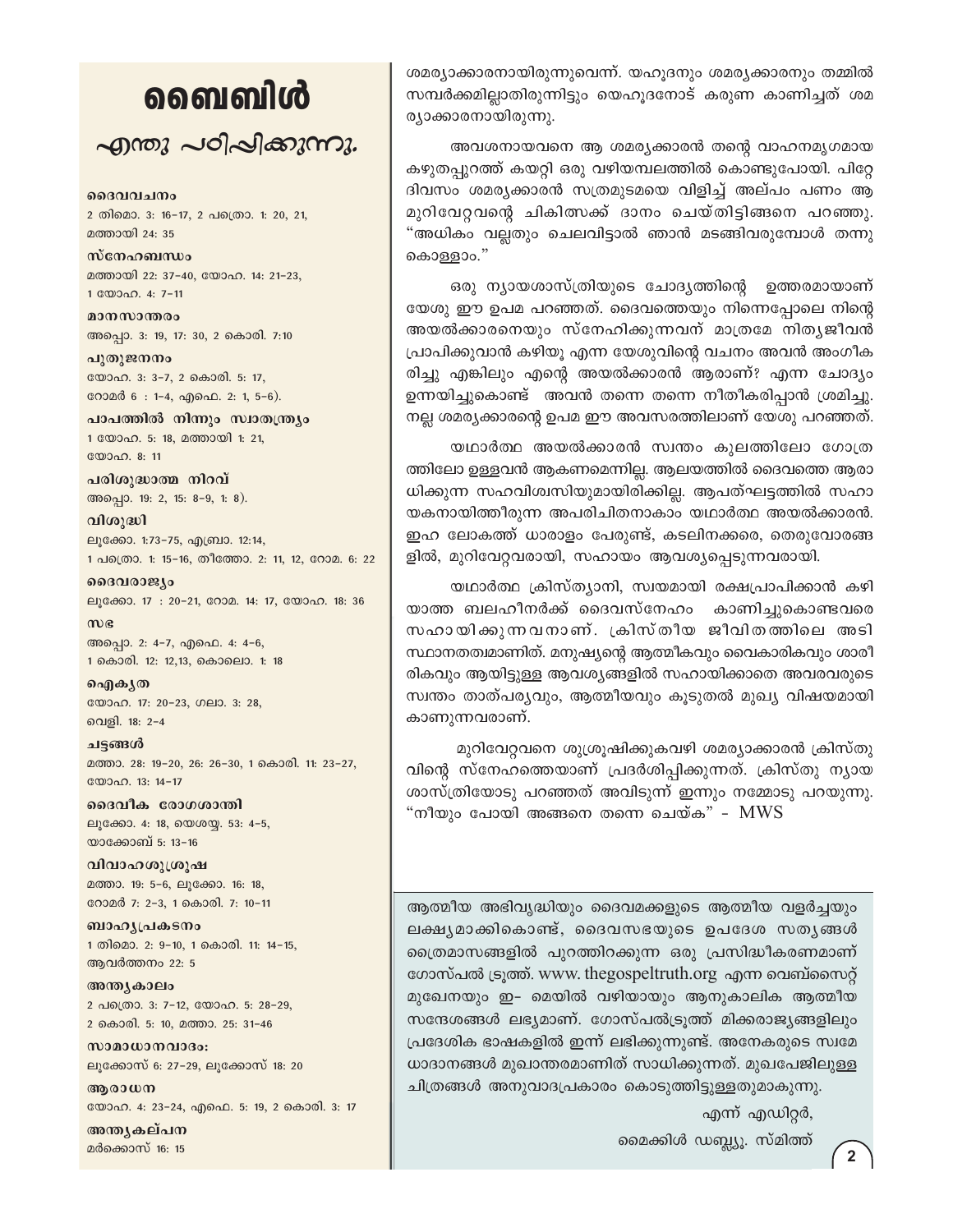## പത്രാധിപലേഖനം



രാജാവ് അവരോട് : എന്റെ ഈ ഏറ്റവും ചെറിയ സഹോദ രന്മാരിൽ ഒരുത്തന് നിങ്ങൾ ചെയ്തിടത്തോളം എല്ലാം എനിക്ക് ചെയ്തു. എന്ന് ഞാൻ സത്യമായിട്ട് നിങ്ങളോട് പറയുന്നു. എന്ന രുളിചെയ്യും.– മത്തായി. 25 : 40

യേശു ചെമ്മരിയാടുകളെയും കോലാടുകളെയും തമ്മിൽ വേർതിരിച്ചു. രക്ഷിക്കപ്പെട്ടവരെയും രക്ഷിക്കപ്പെടാത്തവരെയും തമ്മിൽ വേർതിരിക്കും. മാനു ഷികമായ നിലയിലുള്ള ജീവകാരുണ്യ പ്രവർത്തനങ്ങൾക്ക് യേശു എന്നും പ്രാധ്യാനം കല്പിച്ചിരുന്നു. കാരുണ്യ പ്രവർത്തനങ്ങളുടെ ശക്തിയെ ദൈവമ ക്കളായ നാം തിരിച്ചറിയേണ്ടതുണ്ട്. അതിനെ രക്ഷിക്കപ്പെട്ടവരായ നാം എങ്ങ നെയാണ് നോക്കിക്കാണുന്നത്? സമൂഹത്തിലുള്ള അധഃസ്ഥിതിയിലുള്ള ജനങ്ങൾ എങ്ങനെയാണ് ക്രിസ്തുവിന്റെ ത്യാഗോജ്ജ്വലമായ സ്നേഹത്തിന്റെ ശക്തിയും വിശുദ്ധിയുടെ വ്യാപ്തിയും അറിയുന്നത്?

സാധാരണ ജനങ്ങളുടെ ആവശ്യങ്ങളറിഞ്ഞ് അവരെ സേവിക്കുമ്പോൾ യഥാർത്ഥത്തിൽ ക്രിസ്തുവിനെയാണ് നാം ശുശ്രൂഷിക്കുന്നത്. ക്ഷീണിച്ചവശ നായവന് ഒരു പാത്രം തണുത്ത വെള്ളം കുടിക്കാൻ കൊടുക്കുന്നതും, രോഗിയെ സന്ദർശിക്കുന്നതും, നിരാശയോടുകൂടി കഴിയുന്നവനെ പാട്ടുപാടി ആശ്വസിപ്പി ക്കുന്നതും, വൃദ്ധജനങ്ങളെ ആശ്വസിപ്പിക്കുന്നതും, തണുത്തു വിറയ്ക്കുന്നവനെ പുതപ്പിക്കുന്നതും, വിശക്കുന്നവന് അപ്പംകൊടുക്കുന്നതും, മുറിവേറ്റവന്റെ മുറി വുകെട്ടി ആശ്വസിപ്പിക്കുന്നതുമെല്ലാം ക്രൈസ്തവശുശ്രൂഷയാണ്. ത്യാഗമനോ ഭാവത്തോടെ കൊടുക്കുന്നതാണെന്റെ ജീവിതത്തിലെ വലിയ സന്തോഷം. രക്ഷാ പദ്ധതി ദൈവം ക്രമീകരിച്ചിട്ടുള്ളത് എത്ര അദ്ഭുതകരമായാണ്.

തിരുവചനത്തിന്റെ ഉപദേശത്തെയും ആത്മീയ സത്യങ്ങളെയും ഞാൻ അതിയായി ആഗ്രഹിക്കുന്നു. ക്രിസ്തുവിന്റെ നാമമഹത്വത്തിന് പൂർണ്ണമായും വിശുദ്ധിയും സ്നേഹവും മാത്രമല്ല നമ്മുടെ ദൈനംദിന ജീവിതത്തിലുള്ള കാരുണ്യ പ്രവർത്തനങ്ങൾ മുഖാന്തരമാണ് സാധിക്കുന്നത്. ഇത് നമ്മുടെ സൗക ര്യാർത്ഥം ചെയ്യുന്നതല്ല പ്രത്യുത ദൈവീകകല്പനയും ക്രിസ്ത്യാനിത്വത്തിന്റെ പരമപ്രധാനമായ ഒരു ഘടകമാണ്.

മാനുഷിക പരിഗണനയിലുള്ള ഇത്തരം പ്രവർത്തനങ്ങളും ജീവകാരുണ്യ ശുശ്രൂഷയും ഒന്നും തന്നെ ദൈവത്തിന്റെ വേലയല്ല എന്ന് ചിലർ പറയുന്നു ണ്ടാകാം. സുവിശേഷം ലോകത്തെ അറിയിക്കുക എന്നതാണ് അവരുടെ അഭി പ്രായത്തിൽ ദൈവവേല എന്നത്. ഇതിനെക്കുറിച്ച് ശരിയായ ഒരു വെളിപ്പെടു ത്തലുണ്ടാകാൻ ഞാൻ പ്രാർത്ഥിക്കുന്നു. ആവശ്യക്കാരെ സഹായിക്കുവാൻ വേണ്ടിയുളള ദൈവവിളി പ്രാപിച്ചവരാണ് നാമെല്ലാം വരും.

സുവിശേഷം കേൾക്കാൻ വരുന്നവരുടെ ശരിയായ ഉദ്ദേശമെന്താണ്?എന്ന് ഞാൻ ചിന്തിക്കാറുണ്ട്. അവർ എന്തുകൊണ്ടാണിങ്ങനെ? ആ ദിവസത്തിങ്കൽ യേശു അവരോടിപ്രകാരം പറയും "അടയാളം കണ്ടതുകൊണ്ടല്ല. അപ്പം തിന്ന് തൃപ്തരായതുകൊണ്ടത്രേ നിങ്ങൾ എന്നെ അന്വേഷിച്ചത്." മനസ്സലിഞ്ഞു വീണ്ടും യേശു അവരെ പോഷിപ്പിച്ചു. ഇന്ന് നമ്മെയും. മറ്റുള്ളവരെ ശുശ്രൂഷി ക്കുമ്പോൾ നാം യേശുവിന്റെ സ്നേഹമാണ് പങ്കു വയ്ക്കുന്നത്.

ത്യാഗം ചെയ്യുവാനും നമ്മെതന്നെ കൊടുക്കുവാനും നാം ഭയപ്പെടേണ്ട തില്ല. നല്ല ശമര്യാക്കാരന്റെ ദർശനം പ്രാപിച്ചുകൊണ്ട് ഇന്നത്തെ ലോകത്തിന്റെ യഥാർത്ഥ ആവശ്യകത തിരിച്ചറിയാം.

എന്ന് കർത്തൃശുശ്രൂഷയിൽ

മൈക്കിൾ ഡബ്ല്യു സ്മിത്ത്



ഇന്റർനെറ്റിൽ കൂടുതൽ വായിക്കാം.

#### www.thegospeltruth.org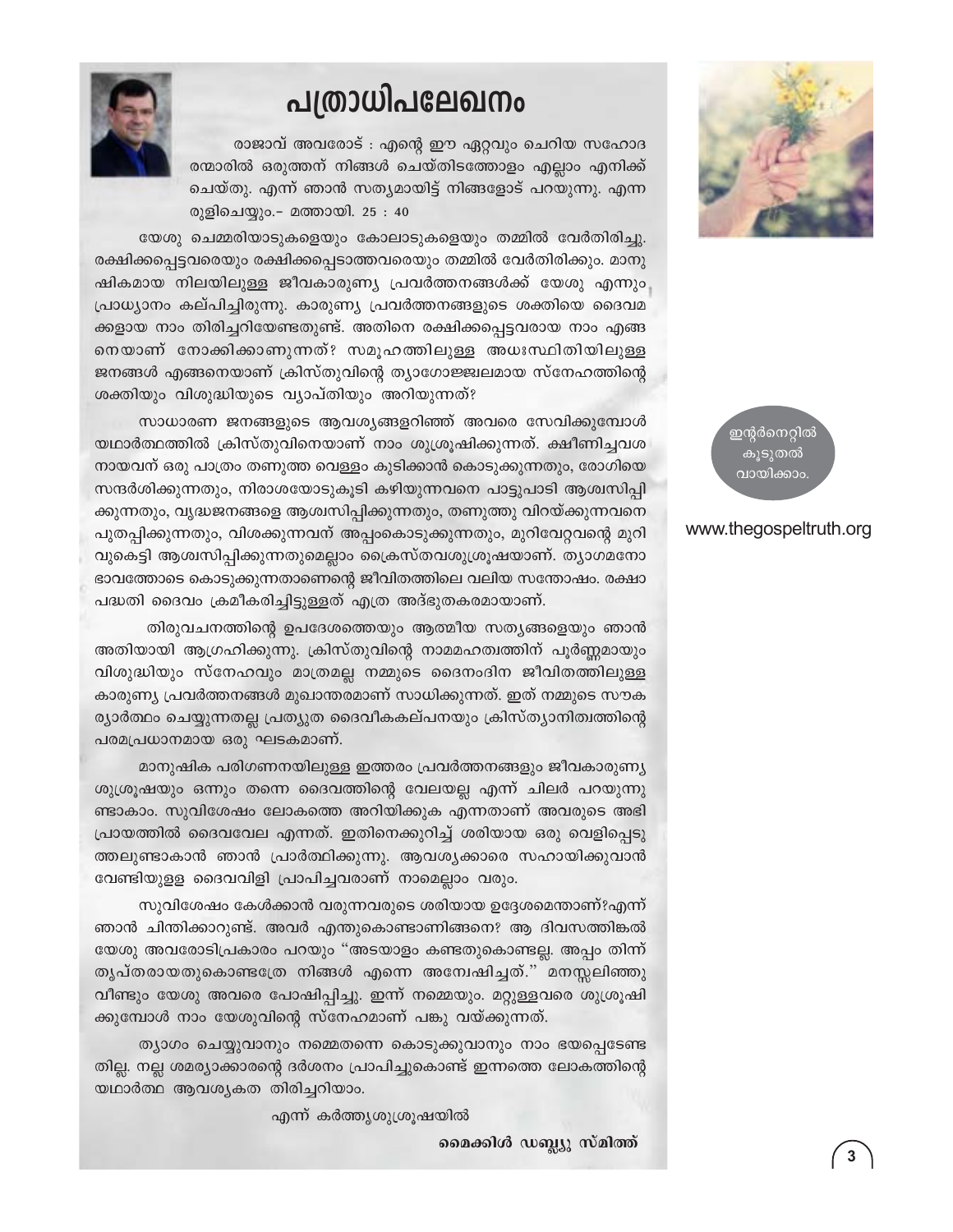

### குலுகை வெழுது (வாத்தை)

ദരിദ്രന്മാരുടെ ആഗ്രഹം ഞാൻ മുടക്കിയെങ്കിൽ വിധവ യുടെ കണ്ണ് ഞാൻ ക്ഷീണിപ്പി ച്ചെങ്കിൽ;

അനാഥന് അംശംകൊടു ക്കാതെ ഞാൻ തനിച്ചു എന്റെ ആഹാരം കഴിച്ചെങ്കിൽ -ബാല്യം മുതൽ ഞാൻ അപ്പ നെന്നപ്പോലെ അവനെ വളർത്തുകയും ജനിച്ചതു മുതൽ അവളെ പരിപാലിക്കു കയും ചെയ്തുവല്ലോ -

ഒരുത്തൻ വസ്ത്രമില്ലാതെ നശിച്ചുപോകുന്നതോ ദരിദ്രൻ പുതപ്പില്ലാതെ ഇരിക്കുന്നതോ ഞാൻ കണ്ടിട്ട്

അവന്റെ അര എന്നെ അനുഗ്ര ഹിച്ചില്ലെങ്കിൽ, എന്റെ ആടുക ളുടെ രോമം കൊണ്ട് അവന് കുളിർ മാറിയില്ലെങ്കിൽ,

പട്ടണവാതിൽക്കൽ എനിക്ക് സഹായം കണ്ടിട്ട് ഞാൻ അനാഥന്റെ നേരെ കൈയ്യോ ങ്ങിയെങ്കിൽ,

എന്റെ ഭുജം തോൾപലക യിൽ നിന്ന് വീഴട്ടെ എന്റെ കയ്യുടെ ഏപ്പുവിട്ടുപോകട്ടെ.

ഇയ്യോബ് : 31:16 -22

## ബൈബിൾ പഠന സഹായി

## വിഷയം : അനുകമ്പയുടെ പ്രവർത്തികൾ

വായനഭാഗം : യാക്കോബ് 2:15–17 ഒരു സഹോദരനോ സഹോദരിയോ നഗ്നരും അഹോ വൃത്തിക്ക് വകയില്ലാത്തവരുമായിരിക്കെ നിങ്ങളിൽ ഒരുത്തൻ അവരോട് : സമാധാന മായി പോയി തീ കായുകയും വിശപ്പടക്കുകയും ചെയ്വിൻ എന്നു പറയുന്നതല്ലാതെ ദേഹരക്ഷയ്ക്ക് ആവശ്യമുള്ളത് അവർക്ക് കൊടുക്കാതിരുന്നാൽ പ്രയോജനമെന്ത്? അങ്ങനെ വിശ്വാസവും പ്രവൃത്തികളില്ലാത്തതായാൽ സ്വതവേ നിർജ്ജീവമാകുന്നു.

<mark>രത്നചുരുക്കം :–</mark> ഔദാര്യവും, അനുകമ്പയും ഒരു ക്രിസ്ത്യാനിയുടെ അടിസ്ഥാന തത്വങ്ങളാണ്. യഥാർത്ഥ ദൈവസ്നേഹവും, ദൈവവിശ്വാസവും പ്രകടമാകേണ്ടത് ആവശ്യഭാരത്തിലും, നിരാലംബരുമായവരെ അവരുടെ ആവശ്യത്തിൽ സഹായിക്കാ നുള്ള ത്യാഗനിർഭരമായ മനോഭാവത്തിലാണ്.

#### ദയാപൂർണമായ പ്രവ്യത്തികളിലൂടെ സ്നേഹം വെളിപ്പെടുത്താവുന്നതാണ്.

- A. മത്തായി. 22: 37-40 സ്നേഹത്തിന്റെ ഉറവിടം
- B. ലൂക്കോസ്10:25–37 നല്ലശമര്യക്കാരൻ
- C. 1 യോഹന്നാൻ 3:17,18 സ്നേഹം പ്രവർത്തിയിൽ

#### $II$  പുതിയ നിയമ ദൃഷ്ടാന്തങ്ങൾ

- A. അപ്പൊ. 10:38 യേശു നന്മചെയ്തു
- B. മത്തായി 15:32-39 ജനം തിന്നു തൃപ്തരായി.
- C. റോമർ.15:26,27 പാവപ്പെട്ടവർക്കായി വിശുദ്ധന്മാർ സംഭാവന ചെയ്തു.
- D. അപ്പൊ. 9:36 മുഴുവനും നന്മപ്രവർ ത്തികൾ
- E. പഴയനിയമം. ഇയ്യോബ്.31:16-22
- III നന്മ പ്രവർത്തികളിലൂടെ ദൈവത്തെ **മഹത്വപ്പെടുത്താനാണ് ദൈവം** മനുഷ്വനെ രക്ഷിച്ചത്.
	- A. മത്തായി. 5:14-16 നന്മപ്രവർത്തികൾ ലോകത്തിന് വെളിച്ചം പകരുന്നു.
	- B. എഫെസ്യർ 2 :8-10 നന്മപ്രവർത്തി ക്കായി സൃഷ്ടിക്കപ്പെട്ടു.
	- C. തീത്തോസ്. 2:14 നന്മപ്രവർത്തിക്കാ യുള്ള അത്യുത്സാഹം

### $IV$  നന്മപ്രവ്വത്തികൾ/ ജീവകാരുണ്വ പ്രവർത്തനങ്ങളെക്കുറിച്ചുള്ള കല്പന

- A. യെശയ്യ. 58:7 ജീവകാരുണ്യത്തിൽ പങ്കാളികളാകുക
- B. 1. തീമൊഥ്യൊസ്. 6:17,18 വിതരണ ത്തിനായുള്ള ഒരുക്കം.
- C. തീത്തൊ. 2:7 നന്മപ്രവർത്തിക്കാ യുള്ള മാതൃക കാണിക്കുക
- D. തീത്തോസ്.  $3:8$  നന്മ പ്രവർത്തി കൾ ചെയ്യുക.
- $E$ . എബ്രായർ 10:24 നന്മപ്രവർത്തി ക്കായി നിർബന്ധിക്കുക.
- F. ഗലതൃർ 2:9,10 ദരിദ്രരെ ഓർക്കുക.
- G. എഫസ്യ. 4:28 ആവശ്യക്കാരെ സഹായിക്കുക.
- H. ഗലാതൃർ. 6:10 എല്ലാവർക്കും നന്മ ചെയ്യുക.

#### $\overline{V}$ ജീവകാരുണ്യപ്രവർത്തനങ്ങൾ പ്രകടമാക്കുക

- A. യാക്കോബ് 1:28പരിശുദ്ധമായ മതം
- B. യാക്കോബ് 2:14–18 സത്യവിശ്വാസം

#### $VI$  ദാനം ചെയ്യുന്നതിലൂടെ അനുഗ്രഹങ്ങൾ

- A. അപ്പോ. 20 :35 ദാനം ചെയ്താൽ കൂടുതൽ അനുഗ്രഹങ്ങൾ
- B. ലൂക്കോസ്. 14 :13-14 നിതൃതയുടെ പ്രത്യുപകാരം

### VII അന്ത്വന്വായവിധി

- A. വെളി. 20 12 13 പ്രവൃത്തിക്ക് തക്കവണ്ണം.
- B. മത്തായി. 25:31-46 ജീവകാരുണ്യ പ്രവർത്തനങ്ങൾക്ക് അടിസ്ഥാന മായി

#### ഉപസംഹാരം

എന്നാൽ ഈ ലോകത്തിലെ വസ്തുവകയുള്ള വൻ ആരെങ്കിലും തന്റെ സഹോദരന് മുട്ടുള്ളത് കണ്ടിട്ട് അവനോട് മനസ്സലിവ് കാണിക്കാഞ്ഞാൽ ദൈവത്തിന്റെ സ്നേഹം അവനിൽ എങ്ങനെ വസിക്കും.? കുഞ്ഞുങ്ങളേ, നാം വാക്കിനാലും നാവിനാലും അല്ല, പ്രവൃത്തിയിലും, സത്യ ത്തിലും തന്നേ സ്നേഹിക്കുക.

 $-1$ . യോഹന്നാൻ : 3: 17,18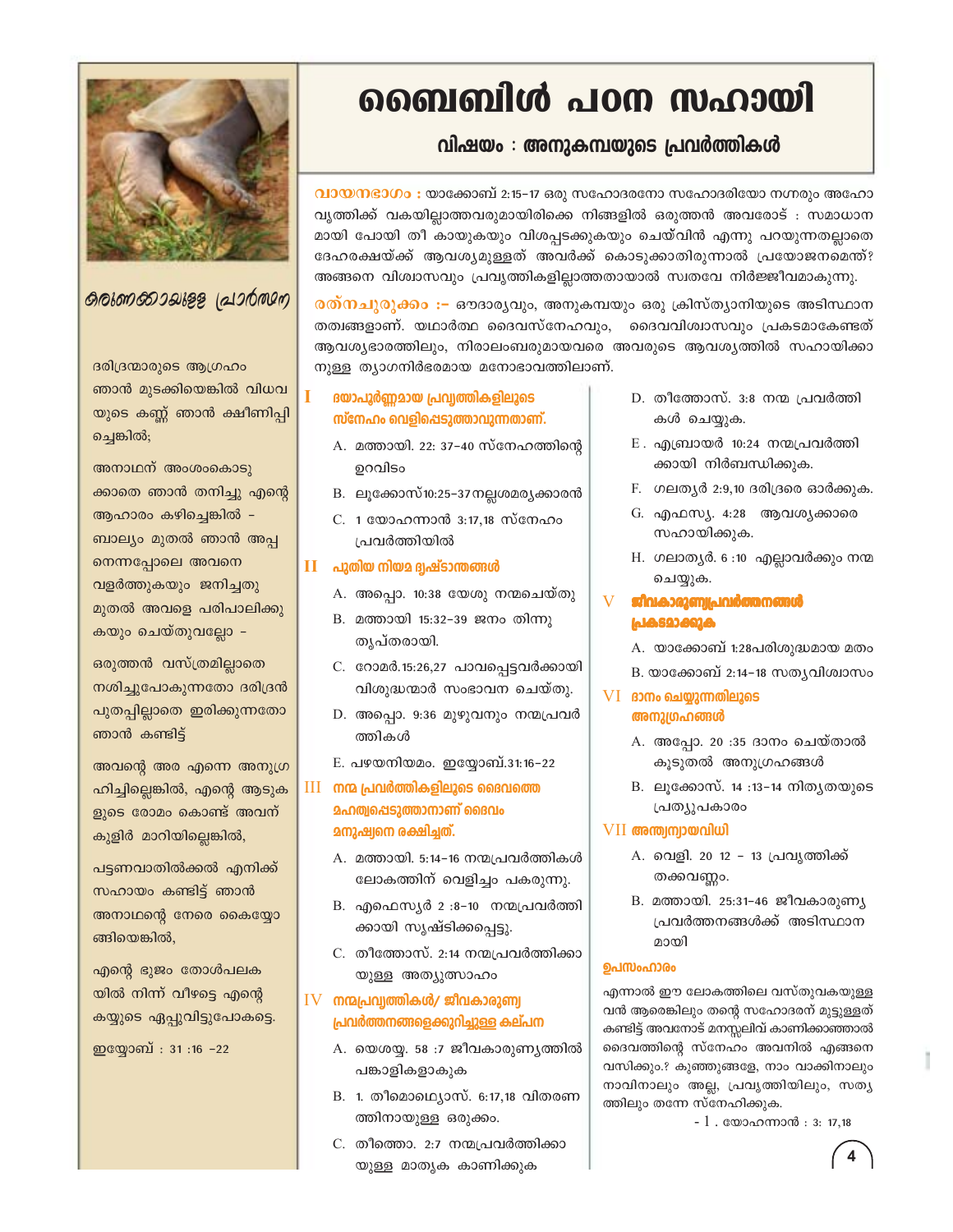## അനുകമ്പയുടെ പ്രവർത്തികൾ

## ബൈബിൾ പഠന ഉപപാഠം

#### സ്നേഹത്തിന്റെ അടിസ്ഥാനം

ഏറ്റവും വലിയതും ഒന്നാമത്തേതുമായ കല്പന ദൈവമായ കർത്താവിനെ സ്നേഹിക്കുന്നതും, രണ്ടാമത്തേത് കുട്ടുകാരനെ നിന്നെപ്പോലെ തന്നെ സ്നേഹിക്കുന്നതുമാണ്, എന്നും യേശു പറഞ്ഞു (മത്തായി 22 : 37 – 40). സ്നേഹം എന്നത് വെറും താത്വികമായ ഒരു ധാരണയല്ല. അത് പ്രവർത്തിയിലേക്ക് ഉത്തേജിപ്പിക്കുന്ന തീരുമാനവും, ഹൃദ യംഗമായ തെരഞ്ഞെടുപ്പും, ഉത്തരവാദിത്വവും, ലാക്കും ആണ്. ദൈവത്തോടുള്ള സ്നേഹം പ്രദർശിപ്പിക്കുന്നത് ദൈവവചനം അനുസരിക്കുന്നതിൽ കൂടിയാണ്. കൂട്ടുകാര നോടുള്ള സ്നേഹം പ്രദർശിപ്പിക്കപ്പെടുന്നതോ ദയവും അനു കമ്പയുമുള്ള പ്രവർത്തികളിൽ കൂടിയും. അനുകമ്പാപൂർവ്വ മായ സ്നേഹം ഇല്ലാതെ ആളുകൾക്ക് ദൈവത്തിന് പ്രസാ ദമുള്ളവരോ, ജീവിതത്തിൽ അവരുടെ ദൈവീകനിയോഗം നിവർത്തിക്കുവാനോ കഴിയുകയില്ല. ഒരു വിശുദ്ധന്റെ

ജീവിതം സമ്പൂർണ്ണമായും അനുകമ്പ നിറഞ്ഞതായിരി ക്കണം.

#### നല്ല ശമര്വാക്കാരൻ

ആവശ്യങ്ങളിലിരി ക്കുന്ന ജനങ്ങളെ സഹായി ക്കുവാൻ ക്രിസ്തുവച്ച മാതൃകയാണ് നല്ല ശമര്യാ ക്കാരൻ (ലുക്കോസ് 10 : 25 -37). ഒരു ക്രിസ്ത്യാനി

ആവശ്യത്തിലിരിക്കുന്ന ഒരാളെ കണ്ടിട്ട് അനുകമ്പാപൂർവ്വം അയാളെ സഹായിക്കുവാൻ കൂട്ടാക്കാതിരുന്നാൽ എങ്ങനെ ദൈവസ്നേഹം അയാളിൽ വസിക്കും? എന്നാൽ ഈ ലോക ത്തിൽ വസ്തുവകകൾ ഉള്ളവൻ ആരെങ്കിലും തന്റെ സഹോ ദരനെ മുട്ടുള്ളതു കണ്ടിട്ട് അവനോട് മനസ്സലിവ് കാണിക്കാ തിരുന്നാൽ ദൈവസ്നേഹം അവനിൽ എങ്ങനെ വസിക്കും? "കുഞ്ഞുങ്ങളെ നാം വാക്കിനാലും നാവിനാലുമല്ല, പ്രവർത്തി യിലും സതൃത്തിലും തന്നെ സ്നേഹിക്കുക'  $(1)$ യോഹന്നാൻ 3 : 17-18). ക്രിസ്ത്യാനിയുടെ ജീവിതം പള്ളി യിൽ പോകുകയോ, പ്രാർത്ഥിക്കുകയോ, ഉപദേശപരമായ സത്യങ്ങളിൽ വിശ്വസിക്കുകയോ ചെയ്യുന്നതിനേക്കാൾ ഉപരി ആവശൃത്തിലിരിക്കുന്നവരെ സഹായിക്കുന്ന നിരന്തര സമർപ്പണം ആയിരിക്കണം.

#### അനുകമ്പ യേരു നല്ല പ്രവർത്തിയുടെ മാത്വക വെച്ചിരിക്കുന്നു

യേശു, തന്റെ ഈ ലോകജീവിതത്തിലെ ചുരുങ്ങിയ സമയം നന്മ ചെയ്തുകൊണ്ടു നടന്നു. (അപ്പോ. പ്രവർത്തി കൾ 10:38). ദൈവത്തെക്കുറിച്ച് പ്രസംഗിക്കുകയും പഠിപ്പി ക്കുകയും മാത്രമല്ല അവൻ ചെയ്തത്, രോഗികളെ സൗഖ്യ മാക്കുകയും പാപികളെ സന്ദർശിക്കുകയും കൂടി ചെയ്തു. അവിടുന്ന് വിശപ്പുള്ളവർക്ക് അപ്പവും നല്കി. (മത്തായി 15 : 32-39). അവിടുന്ന് വലിയ അനുകമ്പ നിറഞ്ഞ് ശുശ്രൂഷിക്കു കയും പാവങ്ങളുടെ ഭൗതിക ആവശ്യങ്ങളെ സഹായിക്കു കയും ചെയ്തു. അപ്പോ. പ്രവർത്തികൾ 9 : 36 ൽ " പേട മാൻ എന്നർത്ഥമുള്ള തബിഥ എന്ന ശിഷ്യ വളരെ സൽപ്ര വർത്തികളും ദാനധർമ്മങ്ങളും ചെയ്തു പോന്നിരുന്നു" (റോമർ 15 : 20–27). ആദികാല സഭാ ചരിത്രകാരന്മാർ സൂചി പ്പിക്കുന്നത് സഭയുടെ പ്രാരംഭനാളുകളിലെ ശിഘ്രവ ളർച്ചയ്ക്ക് ദാനധർമ്മങ്ങൾ മുഖാന്തിരമായിട്ടുണ്ട് എന്നതാണ്.

ഇതു തന്നെ ആയിരിക്കണം വിശുദ്ധന്മാരെക്കുറിച്ച് പ്രാദേശികവും അന്തർദേശീയവുമായ തലത്തിൽ ഇന്നും ഉണ്ടാകേണ്ട അഭിപ്രായം. ദൈവത്തിന്റെ ജനം അവരുടെ സ്നേഹത്തിലും പ്രവർത്തിയിലും അറിയപ്പെടുന്നവർ ആകണം.

നല്ല പ്രവർത്തികൾ പിതാവിനെ മഹത്വപ്പെടുത്തുന്നു

''അങ്ങനെ മനു ഷൃർ നിങ്ങളുടെ നല്ല പ്രവർത്തികളെ കണ്ട് സ്വർഗ്ഗസ്ഥനായ നിങ്ങ ളുടെ പിതാവിനെ മഹത്വ പ്പെടുത്തേണ്ടതിന് നിങ്ങ ളുടെ വെളിച്ചം അവരുടെ മുമ്പിൽ പ്രകാശിക്കട്ടെ" (മത്തായി 5:16). ധർമ്മോ പകാരങ്ങളുടെ ലക്ഷ്യം പ്രശസ്തിയ്ക്കും മനു

ഷ്യരെ കാണിക്കുന്നതിനുമുള്ളതല്ല. പ്രത്യുത അവ ദൈവ ത്തിന്റെ സ്നേഹവും വെളിച്ചവും അന്ധകാരം നിറഞ്ഞ ലോകത്തിൽ പരത്തുന്നതിനു വേണ്ടിയുള്ളതാണ്. അവയിൽ കൂടി ലോകം പിതാവിനെ കാണുകയും രക്ഷയിലേക്ക് നയി ക്കപ്പെടുകയും ചെയ്യും.

#### സൽപ്രവർത്തികൾക്കു വേണ്ടി സ്വഷ്ടിക്കപ്പെട്ടിരിക്കുന്നു

അനുകമ്പാ പൂർവ്വമായ പ്രവർത്തികൾ ഒരുവനെ രക്ഷി ക്കുകയില്ല, പക്ഷേ നാം യേശുവിന്റെ കൈപ്പണിയായി സൽപ്രവർത്തികൾക്കായിട്ട് യേശുക്രിസ്തുവിൽ സൃഷ്ടിക്ക പ്പെട്ടവരാകുന്നു; നാം ചെയ്തു പോരെണ്ടതിനു ദൈവം അവ മുന്നൊരുക്കിയിരിക്കുന്നു(എഫേസ്യർ2:8–10). അതിൽ ദൈവ പൈതൽ സൽപ്രവർത്തികൾ ചെയ്യണമെന്നുള്ളത് ഏറ്റവും പ്രധാനമാണ്. അത് വൃക്തിപരമായ നീതി പ്രവർത്തി കൾക്കും, മറ്റുള്ളവരുടെ ആവശ്യങ്ങളെ സാധിച്ചുകൊടുക്കു ന്നതിനും അപ്പുറമാണ്. "കള്ളൻ ഇനി കക്കാതെ മുട്ടുള്ളവന് ദാനം ചെയ്യുവാൻ ഉണ്ടാകേണ്ടതിന് കൈ കൊണ്ട് നല്ലതു പ്രവർത്തിച്ച് അദ്ധ്വനിക്കുകയത്രേ വേണ്ടത് (എഫേസ്യർ  $4:28$ ).

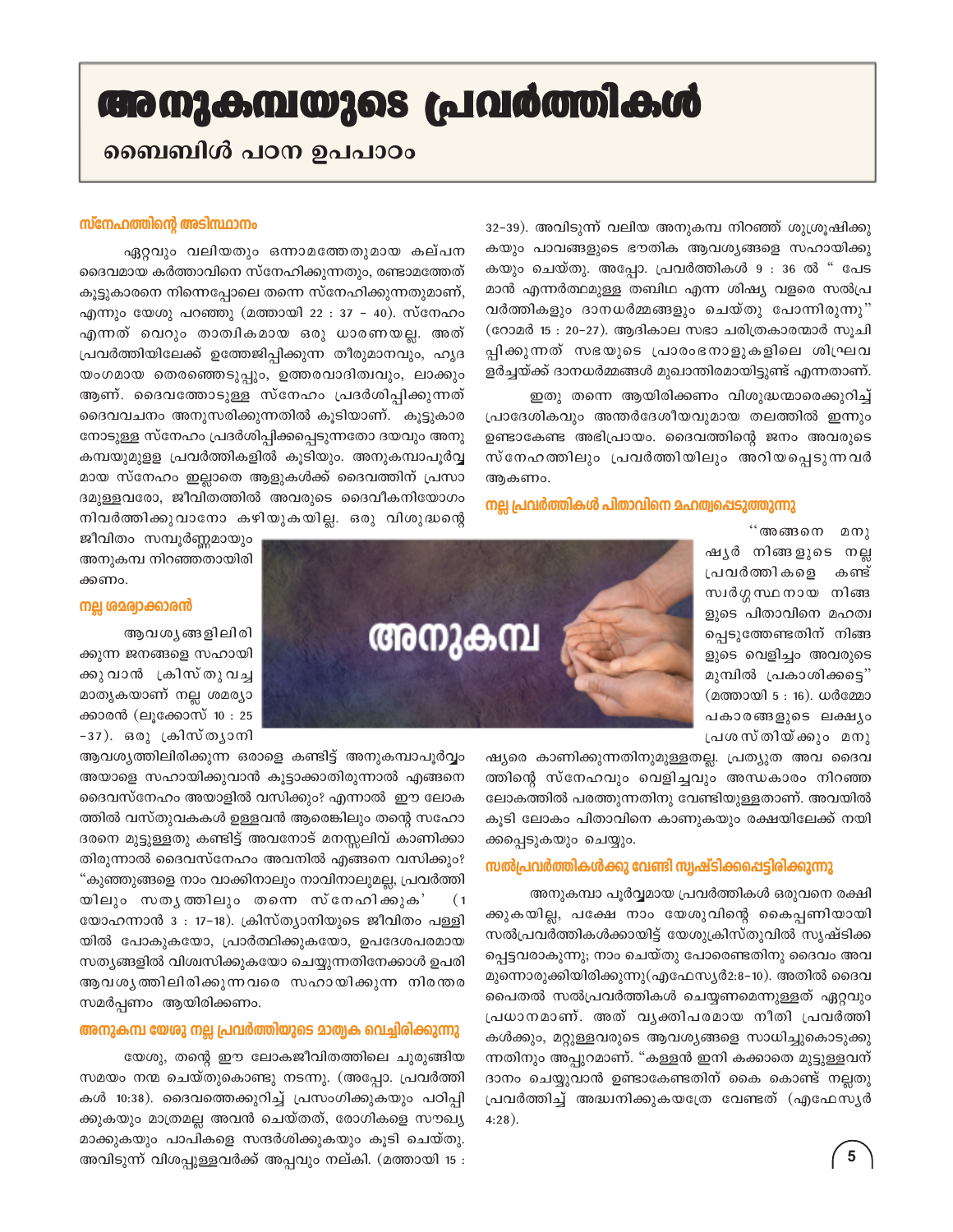<u>"Suncer",</u>  $6020000$ **O)** Sto **E21000** றாக கூறுவற்கை  $\eta$ n 2012/60..."

#### നല്ല പ്രവർത്തികൾ നിർദ്ദേശിച്ചിരിക്കുന്നു

ദൈവവചനം പഠിപ്പിക്കുന്നത് ധനവാ ന്മാർ (ആവശൃത്തിൽ അധികം ഉള്ളവർ) "സൽപ്രവർത്തികളിൽ സമ്പന്നരും" അത് "ദാനം ചെയ്യുവാൻ ഒരുക്കമുളളവരും" ആയി രിക്കണം എന്നാണ് (1 തിമൊഥെയോസ് 6 : 17 -18). "സൽപ്രവർത്തികൾക്ക് മാതൃക ആയിരിക്കുവാനും" (തീത്തോസ് 2 : 7), "അതിൽ ഉത്സാഹികളായി കരുതിയിരിക്കു വാനും" (തീത്തോസ് 3:8) വിശുദ്ധന്മാരോടു ആവശ്യപ്പെട്ടിരിക്കുന്നു. മറ്റുള്ളവർക്കുവേണ്ടി പ്രവർത്തിക്കുന്ന തിരക്കിലും ബദ്ധപ്പാടിലും സ്വന്തം ജീവിതം ഒഴുകിപ്പോകാതിരിക്കുവാൻ ദൈവപൈതൽ വളരെ സുക്ഷിക്കുകയും വേണം. ഇന്ന് അനേകം ആളുകൾക്ക് സ്വാർത്ഥതമൂലം സമയമോ പണമോ ആവ ശ്യമുള്ളവർക്ക് നൽകുവാൻ കഴിയുന്നില്ല. ഇത് ആത്മീകമായ ഒരു പ്രശ്നമായതിനാൽ "സ്നേഹത്തിനും സൽപ്രവർത്തിക്കും ഉത്സാഹം വർദ്ധിപ്പിക്കുവാൻ അന്യോന്യം സൂക്ഷിച്ചുകൊള്ളേണം" എന്ന് പൗലോസ്, വിശുദ്ധന്മാരെ ആഹ്വാനം ചെയ്യുന്നു (എബ്രാ യർ 10:24).

#### പ്രാപ്തിപോലെ കൊടുക്കുക

ലോകം അതിവിശാലവും ആവശ്യങ്ങൾ വലുതുമാണ്. ആവ ശൃക്കാരെ മുഴുവൻ സഹായി ക്കുവാൻ ഒരു വൃക്തിക്ക് കഴി യുകയില്ല. കുറ്റബോധ ത്തിന്റെ സ്ഥിതിയിൽ ഒരു വൻ ജീവി ക്കു വാൻ കർത്താവ് ആഗ്രഹിക്കു ന്നില്ല, കാരണം അവി ടുന്ന് എല്ലാവരെയും അല്ല ങ്കിൽ അവരവരുടെ രാജ്യ ത്തേയോ സമൃദ്ധികൊണ്ട് അനു ഗ്രഹി ച്ചി രി ക്കു ന്നു. ദൈവം അനുഗ്രഹിച്ചതു കൊണ്ട് ദൈവമക്കൾ പ്രാപ്തി പോലെ കൊടുക്കുകയും വേണം. "എന്നാൽ അവസരം കിട്ടും പോലെ നാം എല്ലാവർക്കും വിശേഷാൽ സഹവിശ്വാസി

കൾക്കും നന്മ ചെയ്യുക" (ഗലാതൃർ 6 : 10) നിർമ്മലമായ ഭക്തി

ചില ആളുകൾ ആത്മീകതയുടെ പേരിൽ അവർക്കു ചുറ്റുമുളള മനുഷ്യത്വപര മായ ആവശൃങ്ങളെ മാറ്റി നിർത്താറുണ്ട്. യാക്കോബിന്റെ ലേഖനം 1 : 26 ൽ വ്യക്തമാ ക്കിയിരിക്കുന്നത് "പിതാവായ ദൈവത്തിന്റെ മുമ്പാകെ വിശുദ്ധവും നിർമ്മലവുമായ ഭക്തിയോ: അനാഥരെയും വിധവമാരെയും അവരുടെ സങ്കടങ്ങളിൽ ചെന്നു കാണു

ന്നതും, ലോകത്താലുള്ള കളങ്കം പറ്റാത്ത വണ്ണം തന്നത്താൻ കാത്തുകൊള്ളുന്നതുമാ കുന്നു എന്നാണ്. "ദരിദ്രരെ ഒർത്തു കൊള്ളേണം (ഗലാ. 2: 9, 10).

#### സത്വവിശ്വാസം

തനിക്ക് വിശ്വാസമുണ്ട് ഒരുത്തൻ എന്നു പറയുകയും പ്രവർത്തി ഇല്ലാതിരിക്കു കയും ചെയ്താൽ ഉപകാരം എന്ത്? ആരെ ങ്കിലും നഗ്നരും അഹോവൃത്തിക്കു വകയില്ലാ ത്തവരുമായിരിക്കെ നിങ്ങൾ അവനോട്: സമാ ധാനത്തോടെ പോയി തീ കായുകയും വിശ പ്പടക്കുകയും ചെയ്യുവിൻ എന്നു പറയുന്നത ല്ലാതെ ദേഹരക്ഷയ്ക്ക് ആവശൃമുള്ളത് അവർക്ക് കൊടുക്കാതിരുന്നാൽ ഉപകാരം എന്ത്? (യാക്കോബ് 2 : 14 - 18).

സതൃവിശ്വാസവും ഭക്തിയും ഒരി ക്കലും വ്യക്തിപരമായ വിശ്വാസാനുഷ്ഠാന ങ്ങൾ അല്ല. അത് മറ്റുള്ളവരെ സ്നേഹിക്കു വാൻ ഹൃദയത്തിൽ നിന്ന് പ്രേരിപ്പിക്കുന്ന ദൈവസ്നേഹമാണ്. ആ സ്നേഹവും വിശ്വാ സവും സാധുക്കളെ സ്നേഹിക്കുവാൻ മാറ്റി വച്ചതുമായിരിക്കും. നിസ്വാർത്ഥമായ ജീവിത ത്തിൽ വലിയ സന്തോഷവും അനുഗ്രഹവും ഉണ്ട്. "വാങ്ങുന്നതിനേക്കാൾ കൊടുക്കുന്നത് ഭാഗ്യം" എന്ന് യേശു, പറഞ്ഞു (അപ്പോ. പ്രവർത്തികൾ 20 : 35). അനേകം ആളുകൾ ദാനധർമ്മത്തിൽ കുടി ലഭിക്കുന്ന അനുഗ്രഹ ങ്ങൾ നഷ്ടപ്പെടുത്തുന്നു. എന്നാൽ സത്യ വിശ്വാസത്തിനും ഭക്തിക്കുമുള്ള നിതൃത യിലെ പ്രതിഫലം ഏറ്റവും വലുതായിരിക്കും (ലൂക്കോസ് 14:13 -14).

#### പ്രവർത്തികൾ നമ്മെ വിധിക്കും

ന്യായവിധിയുടെ ഹൃദയഭേദകമായ ഒരു ചിത്രം മത്തായി 25 : 31 - 46 ൽ യേശു, വരച്ചുകാണിക്കുന്നുണ്ട്. ആത്മീകമായ അവ രുടെ വരങ്ങൾക്ക് അനുസരണമായോ, വിശ്വാ സത്തിന്റെ അളവിനാലോ, അച്ചടക്കമോ, ദീർഘമായി പ്രാർത്ഥിക്കുന്നതിലോ ഒന്നുമല്ല ന്യായവിധിയുടെ മാനദണ്ഡം. അവർ വിധി ക്കപ്പെടുന്നത് അവർ ചെയ്ത സൽപ്രവർത്തി കളുടെ അടിസ്ഥാനത്തിലാണ്. അവർ വിശ പ്പുള്ള വന് ഭക്ഷിക്കുവാൻ നൽകിയോ, നഗ്നനെ ഉടുപ്പിച്ചുവോ, രോഗിയെയോ തടവു കാരനെയോ സന്ദർശിച്ചോ? എന്നതായിരിക്കും അടിസ്ഥാനം.

ക്രിസ്തുവിനാൽ നമ്മുടെ ജീവിതം രൂപാന്തരപ്പെടുകയും മറ്റുള്ളവരുടെ ആത്മീ കവും ഭൗതികവുമായ ആവശ്യങ്ങളിൽ ഔദാ ര്യമനസ്സോടെ ഓരോ ദിവസവും ശുശ്രൂഷിക്കു വാൻ ഇടയാകട്ടെ. **MWS**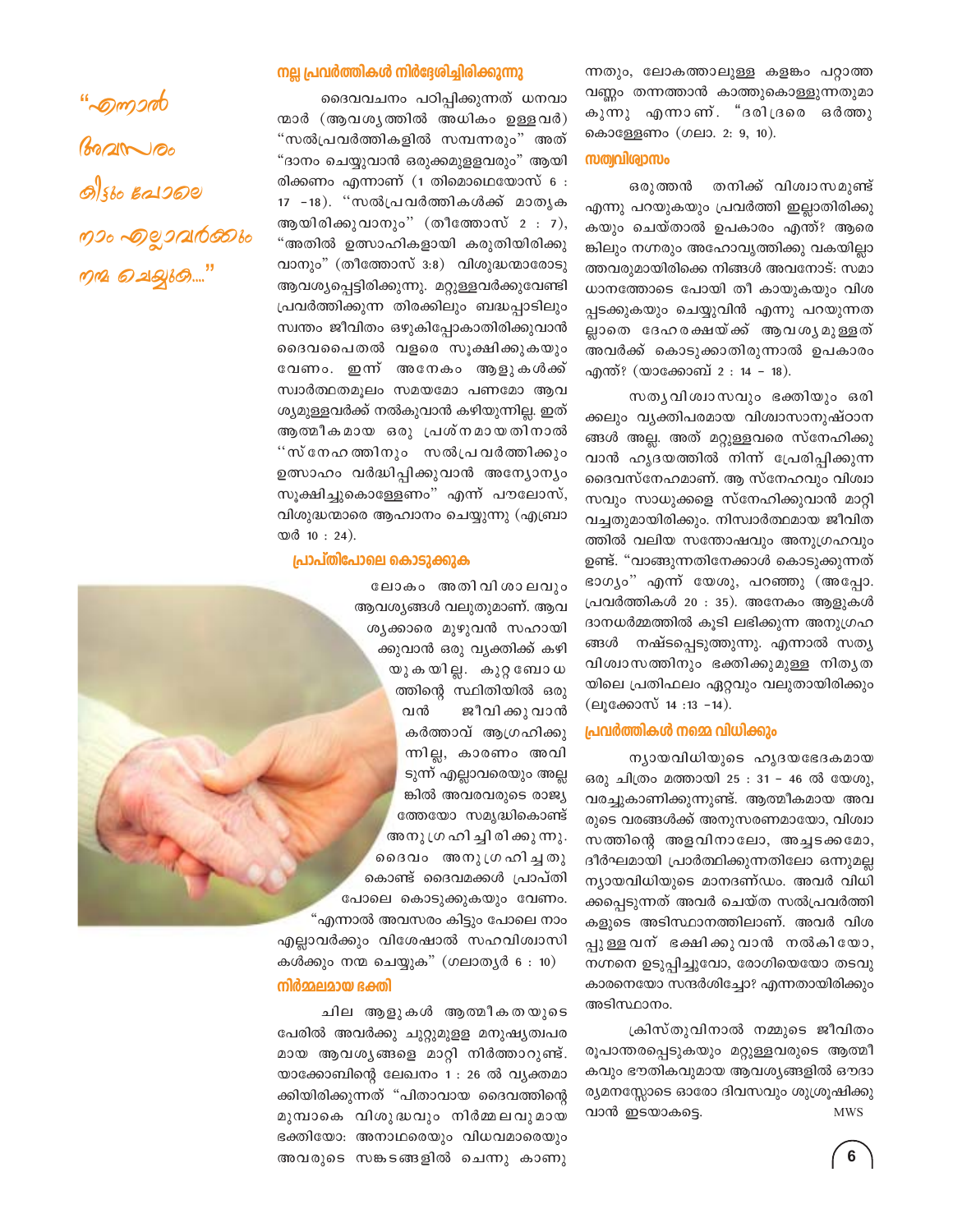

ജോലിക്കുവേണ്ടി വളരെ ശ്രമിച്ചിട്ടും ലഭിക്കാതെ വരുന്നവനെ പിൻ താങ്ങുവാനും സഹായിക്കുവാനും യോഗൃനാണ്.

നമ്മുടെ കുട്ടികളെ നാം പോറ്റു മ്പോൾ നാം അവരെ കഴിവുള്ളവ രായി തീർക്കാറുണ്ടോ? അനാഥർക്ക് അവരെ പോറ്റുവാൻ മാതാവോ പിതാവോ ഇല്ലാ ത്ത തി നാൽ, അവരെ ശുശ്രൂഷിക്കണം എന്നു തിരുവചനം പറയുന്നു.

ആവശ്യങ്ങളിലിരിക്കുന്നവരെ സഹായിക്കുവാൻ അത് മടക്കി തരു വാൻ കഴിവില്ലാത്തവരെയാണ്, മറ്റു ള്ളവർ അർഹരെങ്കിലും, തെരഞ്ഞെ ടുക്കേണ്ടത് എന്നാണ് ക്രിസ്തു പഠി പ്പിച്ച ഉപദേശം. "ഞാൻ തടവിൽ ആയിരുന്നു, നിങ്ങൾ എന്നെ കാണു വാൻ വന്നില്ല". അനീതികൊണ്ട് തട വിലായ ഒരുവനെ സന്ദർശിക്കുന്ന കാര്യം യേശു പറഞ്ഞില്ല.

### നിർദ്ധനർ ഔദാര്വം ചെയ്യുന്നതിൽ നിന്ന് ഒഴിവുള്ളവരാണോ?

അല്ല. സമ്പന്നന് കൊടുക്കു വാൻ കൂടുതൽ കഴിവുള്ളപ്പോൾ, എല്ലാവരും ത്യാഗമനോഭാവത്തോടെ മറ്റുള്ളവരുടെ ആവശ്യങ്ങളിൽ സഹാ യിക്കണം എന്നാണ് ബൈബിൾ പഠി പ്പിക്കുന്നത്. കൊടുക്കുന്നതിന് പണം മാത്രമല്ല സമയവും നല്കാം. പാവ പ്പെട്ട ഒരുവന്, വിശക്കുന്ന ഒരുവന് ഭക്ഷണം നൽകുവാൻ കഴിവില്ലെ ങ്കിൽ അയാൾക്ക് അവന്റെ പാടം ഉഴു തുകൊടുക്കുവാനോ, വീടു നിർമ്മിച്ചു കൊടുക്കുവാനോ കഴിയും. നമ്മെ ക്കാൾ കൂടുതൽ ആവശ്യമുള്ള ഒരു വൻ എപ്പോഴും ഉണ്ടാകും. **MWS** 

അപരിചിതന് പണം നൽകുന്നത് പരിതാപകരമായ ഒരു സാക്ഷ്യമാണ്.

കൂടാതെ, സൽപ്രവർത്തികൾ ചെയ്യുന്നതിന് ഓരോരുത്തർക്കും വിവിധങ്ങളായ വിളിയും വീക്ഷണ വുമാണ് ഉള്ളത്. ഒരുവന് അനാഥരെ ശുശ്രൂഷിക്കുവാനുള്ള പ്രത്യേകമായ സഹതാപമായിരിക്കും ഉണ്ടാക്കുക. മറ്റു ചിലർക്ക് തെരുവുകളിൽ താമ സിക്കുന്ന ഭവന രഹിതരോടായി രിക്കും സഹതാപം. വേറെ ചിലർക്ക് മറ്റുരാജ്യങ്ങളിൽ ആഹാരമില്ലാതെ കഴിയുന്നവരോടായിരിക്കും സഹതാ പം. ഈ ആവശ്യങ്ങൾ എല്ലാ പ്രധാ നപ്പെട്ടതു തന്നെയാണ്. ദൈവം നയി ക്കുകയും നിയന്ത്രിക്കുകയും ചെയ്യു ന്നതനുസരിച്ച് എല്ലാവർക്കും ചെയ്യു വാനുള്ള പ്രവർത്തികൾ ഉണ്ട്. എങ്കിലും ദൈവമാണ് സൽപ്ര വർത്തികളിൽ നമ്മെ നിയന്ത്രിക്കു ന്നത് എന്ന് ഓർക്കുക.

## ദാനധർമ്മങ്ങൾ നാശം, അല്ലെങ്കിൽ ഉദാസീനത ഗുണഭോക്താക്കളിൽ പ്രോത്സാഹിപ്പിക്കുമോ?

ഈ ചോദൃത്തിന്റെ ഉത്തരം ദൂരവ്യാപകവും, പൂർണ്ണമായി വിവരി ക്കുവാൻ സ്ഥലപരിമിതിയും ഉണ്ട്. ദാനധർമ്മങ്ങൾ തിരുവചനത്തിൽ കല്പ്പിച്ചിട്ടുള്ളതിനാൽ നിരുത്തരവാ ദിത്വത്താൽ അതിനെ ചെറുതായി കണ്ടുകൂടാ. മദ്യം വാങ്ങുവാൻ മദ്യ പാനിയ്ക്ക് പണം നൽകുന്നത് കാര്യ വിചാരകന് നല്ലതല്ല. എന്നാൽ മദ്യ പന്റെ മക്കൾ പിതാവിന്റെ പാപ ത്തിന്റെ ഫലമായി പട്ടിണി അനുഭ വിക്കുന്നു എങ്കിൽ നിഷ്ക്കളങ്കരായ ആ കുട്ടികളെ പോറ്റുന്നത് പ്രശംസ നീയമാണ്. തിരുവചനം ഊന്നൽ നൽകുന്നത് ഒരു ക്ഷേമരാഷ്ട്രത്തി നല്ല, പകരം സ്നേഹമുള്ള ജനങ്ങൾ വിശക്കുന്നവരെയും, നഗ്നരെയും, ദരി ദ്രരെയും ശുശ്രുഷിക്കുന്നതിനാണ്.

ജോലിചെയ്യുവാൻ താല്പര്യം ഇല്ലാതെ മടിയനായി വീട്ടിലിരിക്കുന്ന ഒരുവന് സഹായം നൽകിയാൽ അയാളുടെ അലസത പ്രോത്സാഹി പ്പിക്കുകയാകും ചെയ്യുക. എന്നാൽ

## ചോദ്വവും ഉത്തരവും

## ദരിദ്രരെ സഹായിക്കുവാൻ സമർപ്പി ക്കപെട്ടവർ സ്വർഗ്ഗത്തിൽ പോകുമോ?

നിർബന്ധമില്ല. കൊടുക്കു ന്നതും മറ്റുളളവർക്കുവേണ്ടി ത്യാഗം സഹിക്കുന്നതും രക്ഷയുടെ ഫല മാണ്. പക്ഷേ അവ അവരെ രക്ഷി ക്കുകയില്ല. എല്ലാവരും പാപം ചെയ്തിരിക്കയാൽ യേശുക്രിസ്തു വിന്റെ ശക്തിയാൽ മാനസാന്തരപ്പെട്ട് പാപക്ഷമ പ്രാപിക്കണം.



## ആവശ്വങ്ങളിലിരിക്കുന്നതായി കണ്ടു **മുട്ടുന്ന എല്ലാവരെയും ഞാൻ സഹാ** യിക്കേണ്ടതുണ്ടോ?

വേണ്ട. ജീവിതത്തിന്റെ എല്ലാ തലങ്ങളിലും എന്നതുപോലെ നാം ദൈവത്തിന്റെ ആത്മാവിനാൽ നയി ക്കപ്പെടണം. സൽപ്രവർത്തികൾ ചെയ്യുമ്പോൾ തന്നെ ദൈവം നമ്മേ ഭരമേല്പിച്ചിരിക്കുന്നവയുടെ നല്ല സൂക്ഷിപ്പുകാരനും ആയിരിക്കണം. ആവശൃക്കാർക്ക് എല്ലാവർക്കും നല്കിയാൽ നമുക്ക് തികയാതെ വരും വിശ്വാസത്തിൽ നമ്മോടുകൂടെ ആയിരിക്കുന്നവരിൽ നിന്നും വേണം ദാനധർമ്മങ്ങൾ തുടങ്ങുവാൻ. നമ്മോടുകൂടെ ആരാധിക്കുന്നവൻ വിശപ്പ് അനുഭവിക്കുമ്പോൾ ഒരു